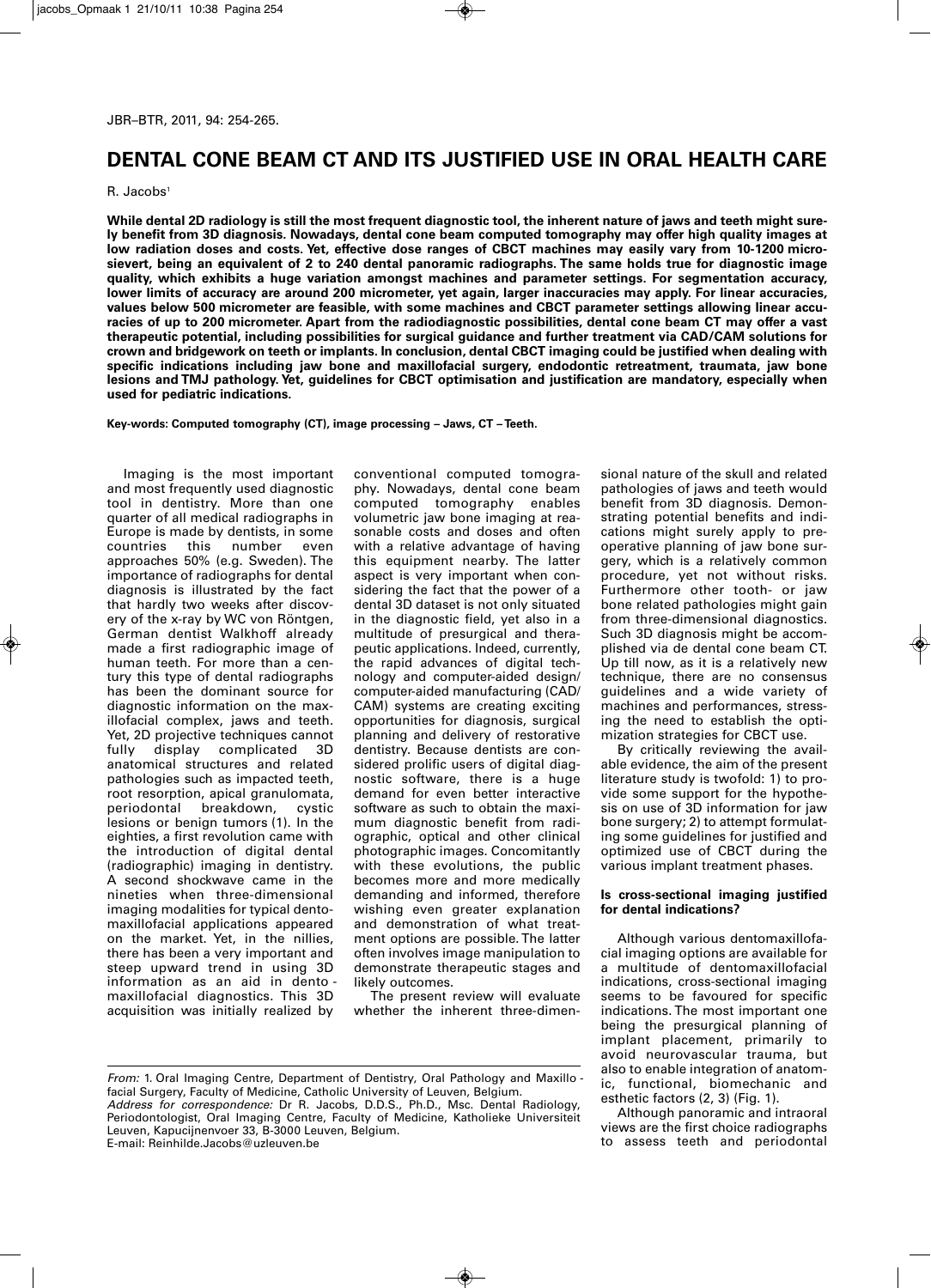



*Fig. 1.* —The prime indication of dental CBCT is the presurgical planning of implant placement, primarily to avoid neurovascular trauma, but also to enable integration of anatomic and functional factors.

status, an obvious limitation is that these do not provide information on the buccolingual dimensions, jaw bone morphology and irregularities within the alveolar bone. Intraoral periapical images offer a high spatial resolution, making them valuable for detailed diagnosis of tooth-related pathologies. These radiographs might also give a rough idea of the trabecular bone structure, yet the anatomic structure overlap prevents detecting trabecular bone lesions. Furthermore, intra-oral radiographs lack the potential to visualise bone morphology. Finally, these images are limited in size, therefore depicting less anatomic information than sometimes required, meanwhile also preventing a comparison of a local problem with the environment or the contralateral side. This can be the case in the posterior mandible, where localisation of the mandibular canal and mental foramen is essential. Similarly, the maxillary sinus region may not always be sufficiently visualized (2). Usually, the visualization of odontogenic sinusitis problems is much lower with intra-oral radiographs than with CBCT.The latter also applies for panoramic radiographs, which are typically providing information on the gross anatomy of the jaws and related anatomical structures, allowing a global treatment plan to be made. The twodimensional nature and substantial anatomic structure overlap, the inherent distortion and enlargement, the tomographic effect and limited resolution, make these images less well suited for evaluating details in teeth and bone, particularly in the horizontal planes (2). These drawbacks have a serious impact on assessing the relationship between anatomic structures, and limit detailed diagnosis. Furthermore, there is a true lack of accurately assessing the neurovascular structures, presenting a peroperative risk for neurovascular trauma (3) (Fig. 2).

Although the widespread use of both intra-oral and panoramic radiographs for typically dental and periodontal indications; the aforementioned drawbacks of either technique may explain their limited value when there is a need for visualizing anatomical structures in 3 dimensions, such as in preoperative planning of jaw bone and maxillofacial surgery. To overcome these drawbacks, cross-sectional or even true three-dimensional imaging may be advocated, if the radiation burden can be kept at low levels. Nowadays, the most obvious choice to obtain this, is by using the dedicated dental

*Fig. 2.* — In this patient, a panoramic radiograph was taken as the basis of the presurgical planning protocol. The presence of the incisive nerve in the anterior jaw bone was ignored and the implant was placed right on top of the nerve, inducing a chronic neuropathia.

cone beam CT (CBCT). Since the introduction of the first dental CBCT in the nineties, the market has been exponentially growing. More than 50 devices are currently available. Unfortunately, this exponential growth has created a gap between scientific literature and available hardware. Indeed, available research evidence for one CBCT machine may not automatically apply to other equipment and research findings cannot simply be generalised.

## **Dental CBCT use beyond radiodiagnostics**

As indicated above, the prime diagnostic tool for 3D image acquisition in dentistry, has rapidly become dental CBCT imaging. As the prime use of dental CBCT is related to oral implant placement (covering 2/3 of the indications), the exponential growth of the dental CBCT market has gone hand in hand with the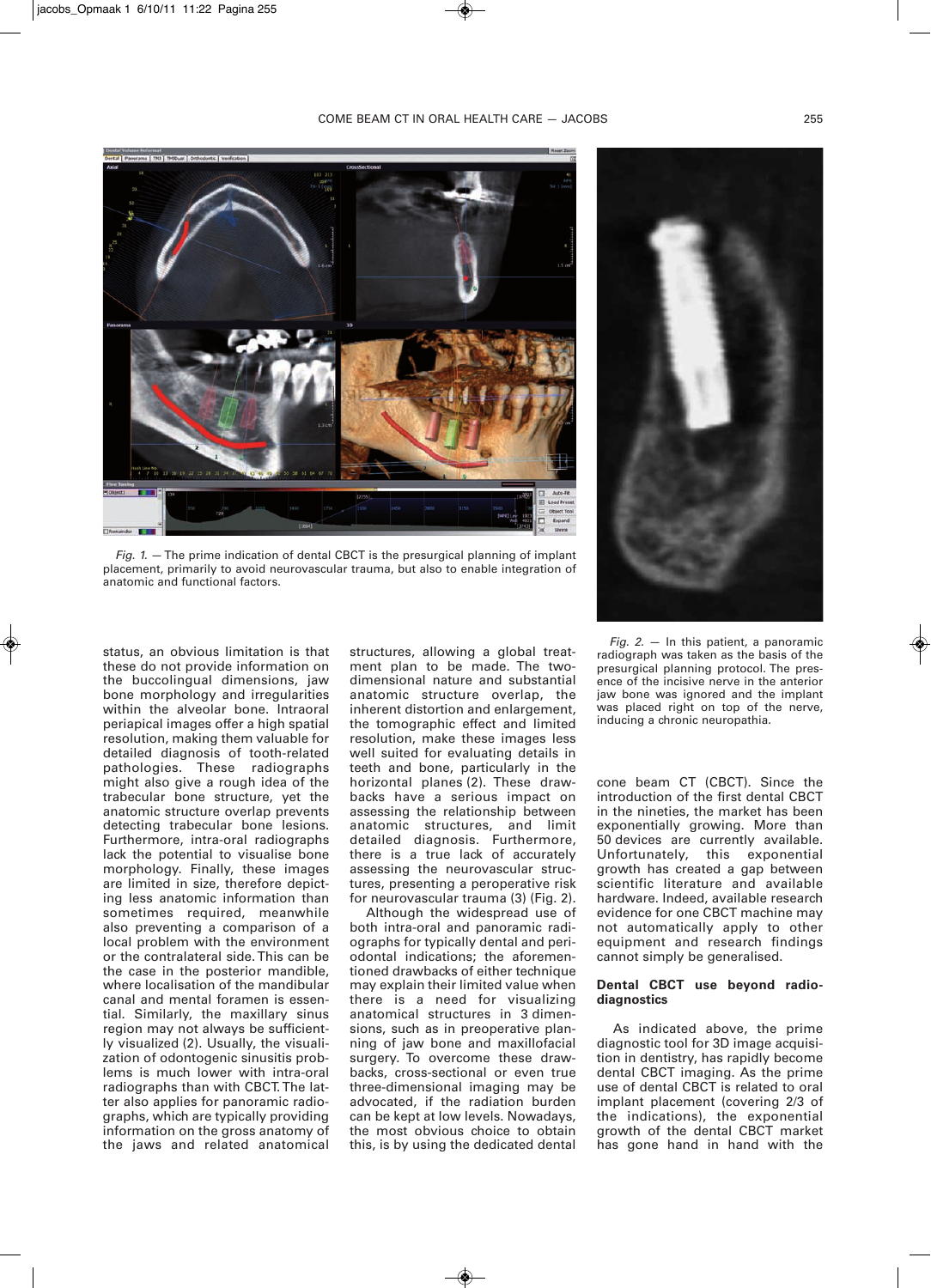

*Fig. 3.* —The dental CBCT is a compact and easy-to-operate equipment for use in a dental office.

increasing use of oral implants for tooth replacement. Dental CBCT is a novel technique, capable of capturing three-dimensional dentomaxillofacial radiographs at low radiation dose levels and low cost (1). The dental CBCT is reasonably affordable, compact and easy-to-operate equipment for in-office use (Fig. 3). The conical x-ray beam allows an entire volume to be scanned in one single rotation, with a reduced x-ray

tube power, while using a flat 2 dimensional image receptor (4). The lower power configuration greatly reduces both costs and radiation (5), but is often associated with increased noise and -together with the smaller dynamic range of CBCT detectors- with a lower contrast resolution, making CBCT not suitable for soft-tissue imaging. Yet, due to the isotropic acquisition of CBCT and its image receptor, a high spatial resolution can be accomplished, needed for depicting small tooth or bony structures (6).

Its compact size  $( $4 \text{ m}^2$ ), the$ greatly reduced costs and maintenance, the low dose and high spatial resolution have led to an exponential growth of available CBCT systems for dentomaxillofacial applications. Unfortunately, CBCT images are generally hampered by a varying degree of artifact expression. Major artifacts may derive from patient jaw movement and from dense dental restorative materials. Furthermore; altering CBCT geometrical configurations create a variable expression of artifacts including truncation, partial volume and several other artifacts. In addition, varying reconstruction protocols greatly impact image output and artifact expression (such as beam hardening and metal streak artifact). On top of that, the large variations within CBCT units may lead to variable degrees of linear, diagnostic and 3D model accuracy all needed to refine diagnostic<br>tasks, surgical planning and tasks, surgical planning and CAD/CAM transfer. Nowadays, studies are typically focused on overcoming inherent drawbacks of the



**Effective dose for CBCT** 

*Fig. 4.* — Radiation dose levels vary amongst and within CBCT devices, with the lowest ones approaching the dose of one or two panoramic radiographs (9).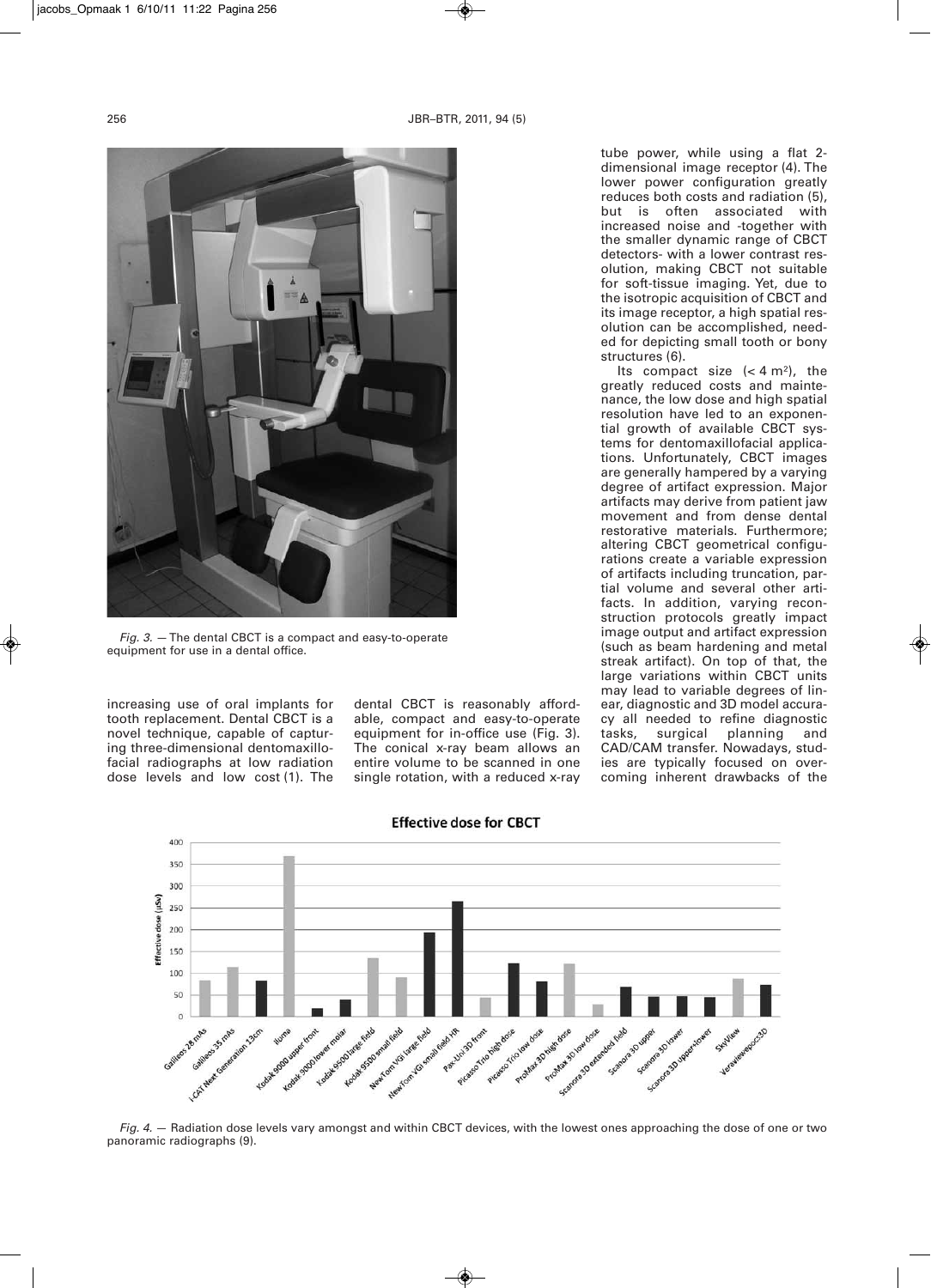

*Fig. 5.* — A CBCT could easily replace a diagnostic cast considering an inherent segmentation accuracy of up to 200 um (17).

technology by exploring modified scanning protocols or by fusion of CBCT image datasets with optical datasets to overcome the drawback of artefacts caused by metallic dental restorations (7). These optical datasets are derived from threedimensional optical cameras, most of them introduced in the nillies, and have a potential to turn the conventional dentistry completely upside down. Such optical camera systems may indeed offer the opportunity to avoid traditional, analog impressiontaking, eliminating not only the necessity of impression materials to be placed in the mouth, yet also reducing time and handling limitations associated with the impressions. The available intraoral 3D scanners may have the potential to offer excellent accuracy (up to 20 µm) with a more comfortable experience for the patient and a far more efficient workflow for the office. Fusions with basic CBCT data would thus allow a digital cast with an accurate surface to be used or transferred for therapeutic applications via CAD/CAM procedures.

This semi-automation may eliminate manual steps and inevitable human errors when producing dental restorations. Nowadays, CAD/CAM procedures based on 3D information are used in dental practice, dental laboratories or elaborate production centers. As a result of continuous developments in computer hardware and software, new methods of production and new treatment concepts are to be expected. It may lead to simplification and more automation, resulting in dental restorations that are more precise in fit and more customized to the individual patient.

Furthermore, it should also be mentioned that integrated facial scanning has become possible in several CBCT units.The latter implies a concomitant laser 3D laser acquisition of the soft tissues of the face, during the CBCT acquisition.The latter allows a fully integrated planning with the 3D facial tissue scan on top of the bony skull image. The availability of fully integrated and accurate three-dimensional information of both face and bone, allows a more effective planning and predication of the treatment outcome. It not only enhances the transfer to the surgical field, yet also increases possibilities for radiation free follow-up of such surgical cases.

#### **Dosimetric aspects of dental CBCT**

Radiology is essential to dentists for determining the presence and extent of disease in jaw bone and teeth. It also has roles in treatment planning, monitoring disease progression and in assessing treatment efficacy. However, an integral part of radiology is exposure of patients and clinical staff. Unlike most medical imaging, dentists use radiology often as one of the diagnostic tools available in the dental practice, for intra-oral radiography even available chairside. At the same time, dentists may use such techniques to a relatively greater extent on children and young adults, so the need for thoughtful use is of paramount importance. Effective radiation doses should be typically far below the levels of clinical spiral CT, to be accepted as a true advantage. It should preferably be an equivalent of 2 to maximally 10 panoramic radiographs (20-100 µSv). Unfortunately, many of those systems seem to vary enormously. Reported radiation dose levels vary according to the CBCT device being assessed, from around 10 µSv to 1200 µSv (which is an equivalent of 2-240 panoramic radiographs; 8, 9) (Fig. 4). It should also be considered that even in the same machine, there can be a huge range of variable options in field-ofview, resolution and exposure parameter setting, with as a consequence an effective dose range of the same order as the variability amongst the machines (9).

## **Cone beam CT as the method of choice for cross-sectional imaging oral health care**

Cross-sectional imaging in oral health care was initially realized by conventional computed tomography, associated with relatively high radiation dose levels and costs. Nowadays, dental cone beam computed tomography enables volumetric jaw bone imaging at reasonable costs and doses. A potential drawback is that this is often associated with increased noise and a lower contrast resolution, preventing softtissue imaging. Nevertheless, the most important dentomaxillofacial diagnostic requirement is high 3D spatial resolution for depiction of small bony structures (1). Numerous scanners have now been developed for dentomaxillofacial use. Patient scanning is most often standing or seated which makes in-office units panoramic machines (see Fig. 3). However, most scanners differ in geometrical configuration. This leads to a wide range of different field-of-views (FOV) with truncation or partial volume artifacts since the entire volumes are often not covered by the detector. In addition, data reconstruction may be very different, leading to variations in image quality and radiation dose. On top of that, exposure parameters further influence image quality within one system. Measurement accuracy has been found to be adequate for CBCT and MSCT, yet large differences between and within units may depend on exposure parameters (10, 11).Thus, despite the excellent properties and growing use of CBCT and even though the excess of studies demonstrating CBCT's added value over other imaging techniques within almost all areas of dentistry, research is inconsistent in technology, exposure parameters or settings. Therefore, evidence-based guidelines are being established dealing with justification, optimization and referral criteria of CBCT for clinical practice (12, 13).Besides justification of 3D examinations, adequate training is required to ensure responsible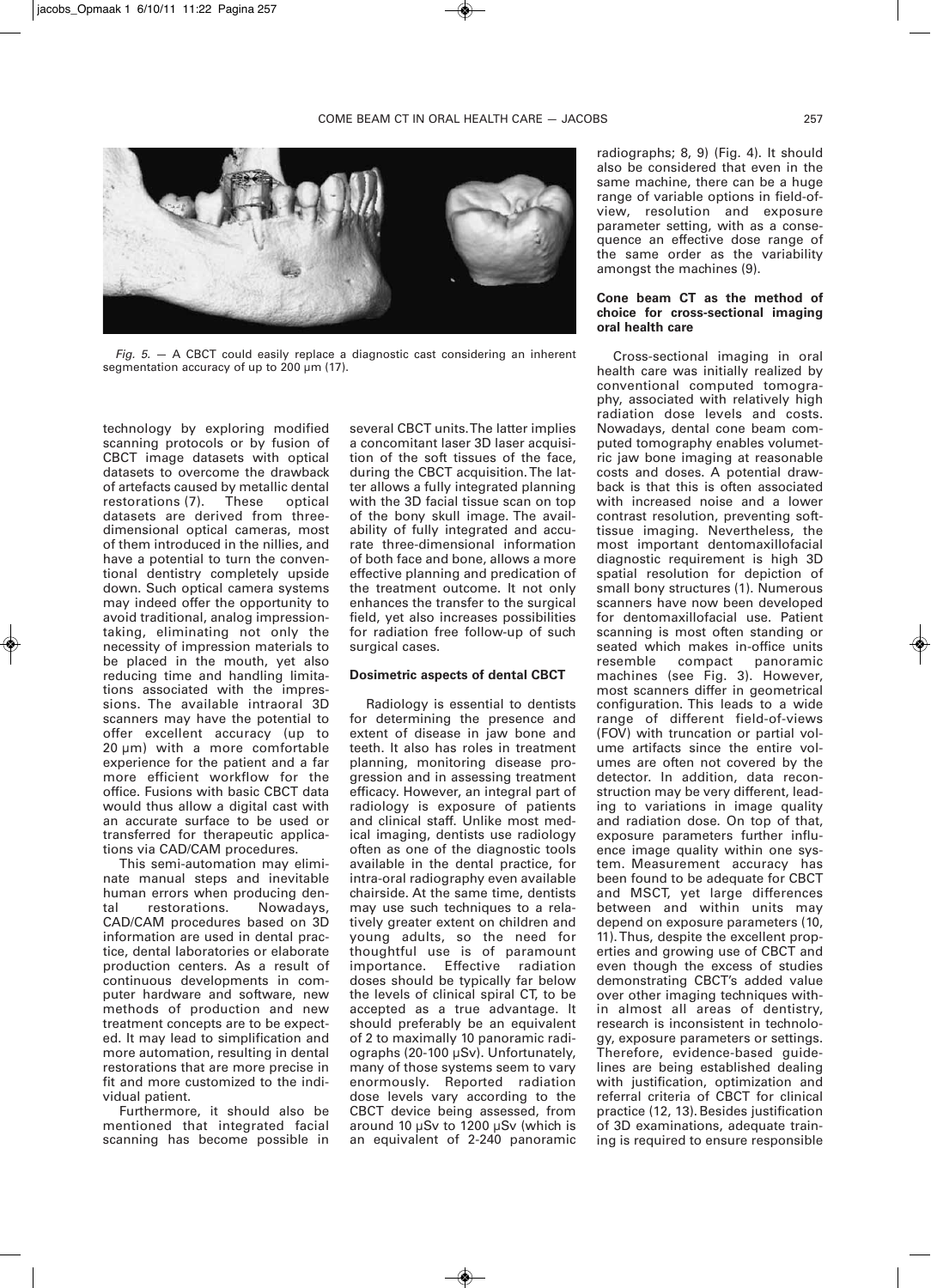

*Fig. 6.* — As molar root often protrude in the maxillary sinus, extraction may easily cause a oroantral perforation (A). If the latter is large and the apical tooth region infection, this perforation does sometimes not heal, causing odontogenic sinusitis (B).

use and adequate diagnosis of possible additional findings (12).

#### **Indications of Cone Beam CT in oral health care**

The EADMFR basic principles on the use of Cone Beam CT published by Horner et al. (12) are a useful guidance for the justification and optimization. Typically, CBCT examinations should not be carried out unless a history and clinical examination have been performed. CBCT should add new information to aid the patient's management. It should not be repeated routinely on a patient without a new risk/benefit assessment. The referring dentists should supply sufficient clinical information (which can include 2D radiographs) to allow performing the justification process and optimize the scanning.

The following indications have been identified

- preoperative planning of implant placement and autotransplantations of teeth;
- dental anomalies;
- eruption problems with impaction of permanent, surnumerary or supplementary teeth;
- cleft-lip and palate;
- maxillofacial surgery;
- surgical wisdom tooth removal,<br>with assumed interrelation assumed interrelation between mandibular canal and wisdom tooth apices;
- assumed presence and follow-up of dento-alveolar trauma;
- diagnosis after endodontic treatment failure to assess the prognoses and potential retreatment strategy;
- bone-relatedTMJ problems;
- diagnostic and/or therapeutic approach of benign jaw bone tumors and cysts;

#### *Oral implant placement*

The use of osseointegrated implants has revolutionized oral health care.

Up till now there were no international consensus guidelines regarding the use of CBCT for pre-implant imaging. Some have advocated cross-sectional imaging for specific clinical circumstances (14) whereas others have proposed that cross-sectional imaging is the method of choice for most implant patients (15). The introduction of CBCT, offering imaging at low dose and relatively low costs, has increased the applicability and strengthened the justification of cross-sectional presurgical imaging. Apart from the reduction in radiation dose, there an also be a gain in image quality. Nowadays, it is therefore considered by far the most frequent application of dental CBCT.

Oral implant treatment can be divided in different phases, with imaging playing a significant role in each of these phases (2).

The initial preoperative diagnostic phase should follow the clinical<br>examination, during which it examination, becomes obvious that implants might be a good alternative for the global treatment of the consulting patient. If it turns out that implants are needed in areas with a potential risk to damage vital structures, one may afterwards opt for adding the third dimension. More provocative, but probably also more efficient is the following reasoning: if a clinical examination reveals several edentulous areas, while pocket probing indicates some severe periodontal breakdown with the presence of crown and bridges weakening the roots, it could be hypothesized that the initial examination becomes a 3D low dose Cone Beam CT scan. The latter would then enable the practitioner to make an individualized reconstructed panoramic image, not suffering from the inherent tomographic effect nor from the cumbersome soft tissue overlap. This panoramic reslice could subsequently be used as an orientational reference to indicate where to place implants and where to inspect remaining teeth. It could even be used as a diagnostic cast considering an inherent segmentation accuracy of up to 200 µm, surely when the CBCT model is fused with a digital impression which then becomes very useful in the subsequent phase (11, 16, 17) (Fig. 5).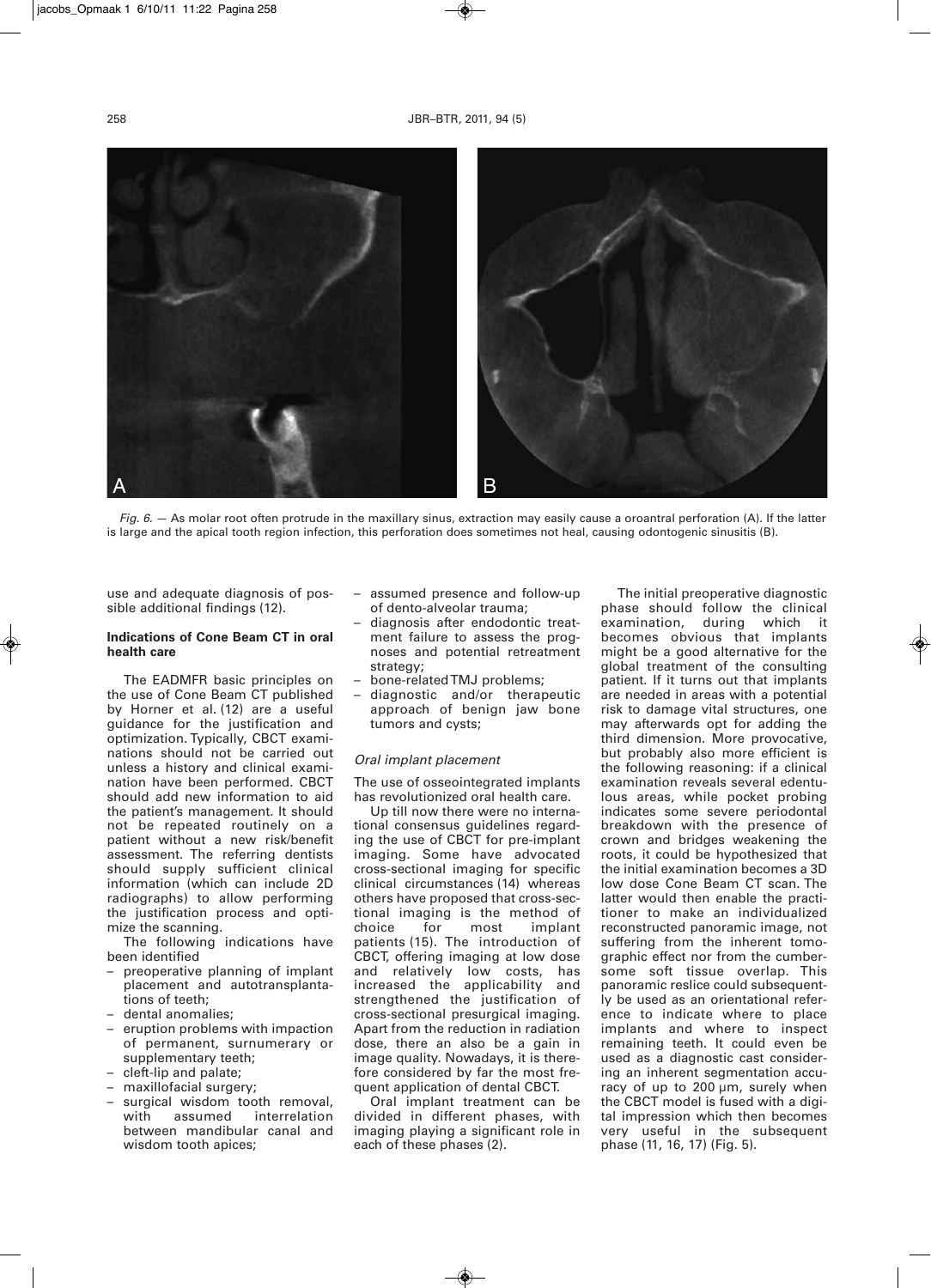The next phase is the preoperative planning, that should consider bone quality, bone quantity and anatomic limitations while incorporating prosthetic demands. In addition to a thorough clinical evaluation, imaging assessment is crucial in determining the regional morphologic and structural bony characteristics of the proposed implant site and the location of anatomical landmarks (Fig. 6). In addition, implant dimensions and the potential need for additional treatment prior or during implant placement (such as bone augmentation procedures) may be determined (see Fig. 1). The perioperative treatment phase involves all surgical and clinical aspects of implant and prosthesis placement. Cross-sectional imaging, particularly CBCT, may aid the transfer of the preoperative planning data to the surgical field. There are basically 2 methods of perioperative imagebased planning transfer: 1. surgical navigation; 2. surgical template guidance. While this was previously based on spiral CT data, more recently, image guided surgical techniques have been developed to incorporate initial CBCT imaging into computer-assisted operative strategies (18, 19). In this respect, it is also important to mention the intra-operative C-bows, which are derivatives of a CBCT imaging and may find indications for intra-surgical navigation, e.g. in complex maxillofacial surgery, in combination with implant placement (20).

## **Risks for neurovascular trauma during jaw bone surgery**

With the increasing use of oral implants, the number of reported surgical complications has also been emerging. The latter applies for both maxilla and mandible and may include sensory disturbances as well as severe hemorrhage.

Sensory disturbances can be caused by direct trauma to the nerve, indirect trauma (e.g. pressure by haematoma in canal) or chronic stimulation to the mandibular nerve or any of its branches (21).

If an implant is situated aside of or on top of the nerve, then the nerve can be stimulated recurrently each time when biting or chewing. It is likely that such chronic stimulation may therefore end up as chronic neuropathy (3). Hypoaesthesia, anaesthesia and paraesthesia may display as a sensory disturbance. In some case, the sense of pain is mainly disturbed, but in others the

tactile and temperature senses are also disturbed.All these changes can be transient or persistent, depending on the degree of damage to the nerve tissue involved.

Extensive hemorrhage in the floor of the mouth may occur during or after implant placement in the mental interforaminal region and may cause acute airway obstruction (21). The hemorrhage can not only be induced by instrumentation through a perforation of the lingual cortical plate, but may also be caused by touching and damaging the neurovascular bony canals, such like lingual canals. Vascular supplies from lingual artery, sublingual artery and submental artery are anastomotic for superior, inferior and lateral foramina. The multiple vascular anastomoses may thus lead a profuse bleeding even from a broken small size bony canal. A review of the literature shows 12 references describing 13 cases of hemorrhage in the floor of the mouth and potentially life-threatening upper airway obstruction, after the placement of implants in the anterior mandible (22) (Figs. 2 and 7). Importantly, the vascular size and canal diameter have often been identified as large enough to cause significant damage and bleeding when touching (3).

In the maxilla visualization of pertinent anatomic structures, such as the nasoplatine canal, nasal fossa or maxillary sinus has received less attention in the literature. While the presence of these structures may impede and influence implant success, violation of these structures does not usually result in serious side effects (3, 21). Yet, even then, one should be cautious.

## *Orthodontics*

A correct orthodontic diagnosis needs to be based on accurate images of the craniofacial region and is crucial for the development of a valid orthodontic treatment plan.

Up till now, such images typically have a 2D nature, including panoramic radiography and lateral cephalography. Lateral cephalometric analysis has been used and developed for orthodontic treatment planning for decades (23). To suit this purpose, lateral skull radiographs with head fixation are generally used. Recently there has been an introduction of software which eases the orthodontists in indicating the anatomical landmarks, calculating the data and indicating the most suitable treatment plan. This tech-



*Fig. 7.* — Placement of an oral implant in the neighborhood of the mandibular midline lingual canal may cause hemorrhage in the floor of the mouth and potentially life-threatening upper airway obstruction. As the canal has a neurovascular content with a significant size, neural disturbances may also occur.

nique allows orthodontists to analyse teeth alignment, jaw class, soft tissue profile and growth development of the patients. Yet, one should consider the drawbacks including overlap of left and right structures (with a different image enlargement), superimposition of teeth and other structures on the critical anatomical landmarks, and poor soft tissue profiles, all leading to incorrect landmark identification and incorrect calculations for the analysis. In normal cases, these factors may not interfere with the treatment planning but in borderline cases or severe skeletal malformation, they may affect the treatment planning and further therapeutic approach. Indeed, all structures studied (teeth, jaws, skull and their interrelation) and treated have a 3D nature and thus a true volumetric analysis may be assumed to come closer to reality.

During the last decade, there has been an upward trend in using 3D information as an aid in dentomaxillofacial diagnosis. Initially, this was realized by conventional computed tomography, associated with relatively high radiation dose levels and costs. Nowadays, dental cone beam computed tomography (CBCT) enables volumetric jaw bone imaging at reasonable costs and doses. This offers numerous diagnostic potentials and may change treatment strategies in oral health care, as long as radiation doses, image quality, diagnostic yield and treatment outcome can be properly balanced. This surely applies for the orthodontic field where justification is needed for volumetric scanning in children in order to increase benefits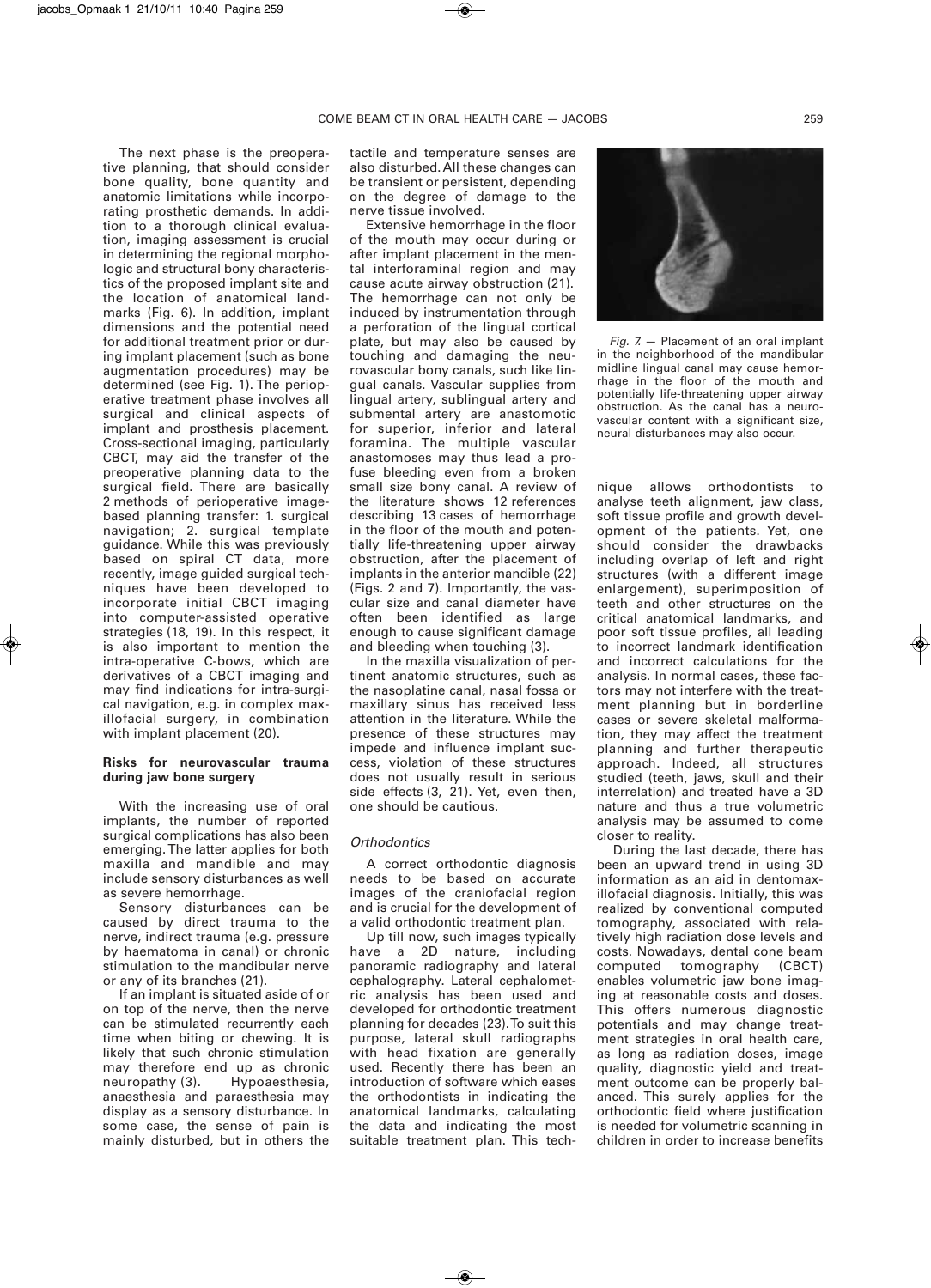

*Fig. 8.* — Damage to the inferior alveolar nerve during surgical extraction of deeply impacted third molars is a serious complication. The present case shows a complicated relation between the nerve (red line) and the roots of the impacted wisdom tooth.



*Fig. 9.* — CBCT scans are superior to conventional panoramic radiographs in determining the location and orientation of an impacted tooth and its relationship to adjacent vital structures. The information can help to make the surgical exposure / removal minimally invasive.

in diagnosis, treatment planning and outcome (24-26). Yet, one should be aware that proper use of cone beam CT scanning should not necessarily imply an increased radiation dose to those children. Indeed, if cases are carefully selected, one cone beam CT volumetric scan may be able to

yield all necessary information not only including the 3D volume and its internal bone and tooth structures, yet also including a panoramic reslice, a cephalometric analysis in 2D/3D and a virtual cast. Thus, it may be replacing a cascade of 2-D radiographic images and depending on the machine type and exposure parameters.

Up till now, some attempts have been made using the cone beam CT data for orthodontic treatment<br>planning and 3D-cephalometric and 3D-cephalometric analysis (25, 26). Furthermore, some researchers have been performed to evaluate the accuracy of the 3D imaging technique (25-27). Yet so far, none has investigated the advantages of 3D over 2D imaging regarding diagnosis, treatment planning and therapeutic outcome for orthodontic applications.

## *Tooth impaction*

Impaction is defined as a failure of tooth eruption at its appropriate site in the dental arch, within its normal period of growth, or with a delayed eruption time and not expected to erupt completely based on clinical and radiographic assessment. Dental impaction has been reported to affect as much as 25% to 50% of the population (28). The teeth predominantly involved in tooth impaction are third molars (28). Permanent maxillary canines are the second most frequently impacted teeth after the third molars (29). The prevalence of impacted third molars is variable in different populations, while the incidence appears to be increasing (30). Surgical removal of impacted teeth demands precise knowledge of the tooth location in the jaw and its relation to other teeth and surrounding anatomical structures (30). Before planning extraction of an impacted mandibular third molar, the topographic relationship between the mandibular canal and the molar should be clearly inspected as such to avoid damaging the inferior alveolar nerve (31). Damage to the inferior alveolar nerve during surgical extraction of deeply impacted third molars is a well-known complication. Over the years, numerous reports of inferior alveolar nerve injuries after wisdom teeth surgery have been recorded (31) (Fig. 8).

Maxillary canine impaction occurs in approximately 1% to 3% of the population with a 2:1 female to male ratio for review (29). The maxillary canines are more commonly impacted than the mandibular canines.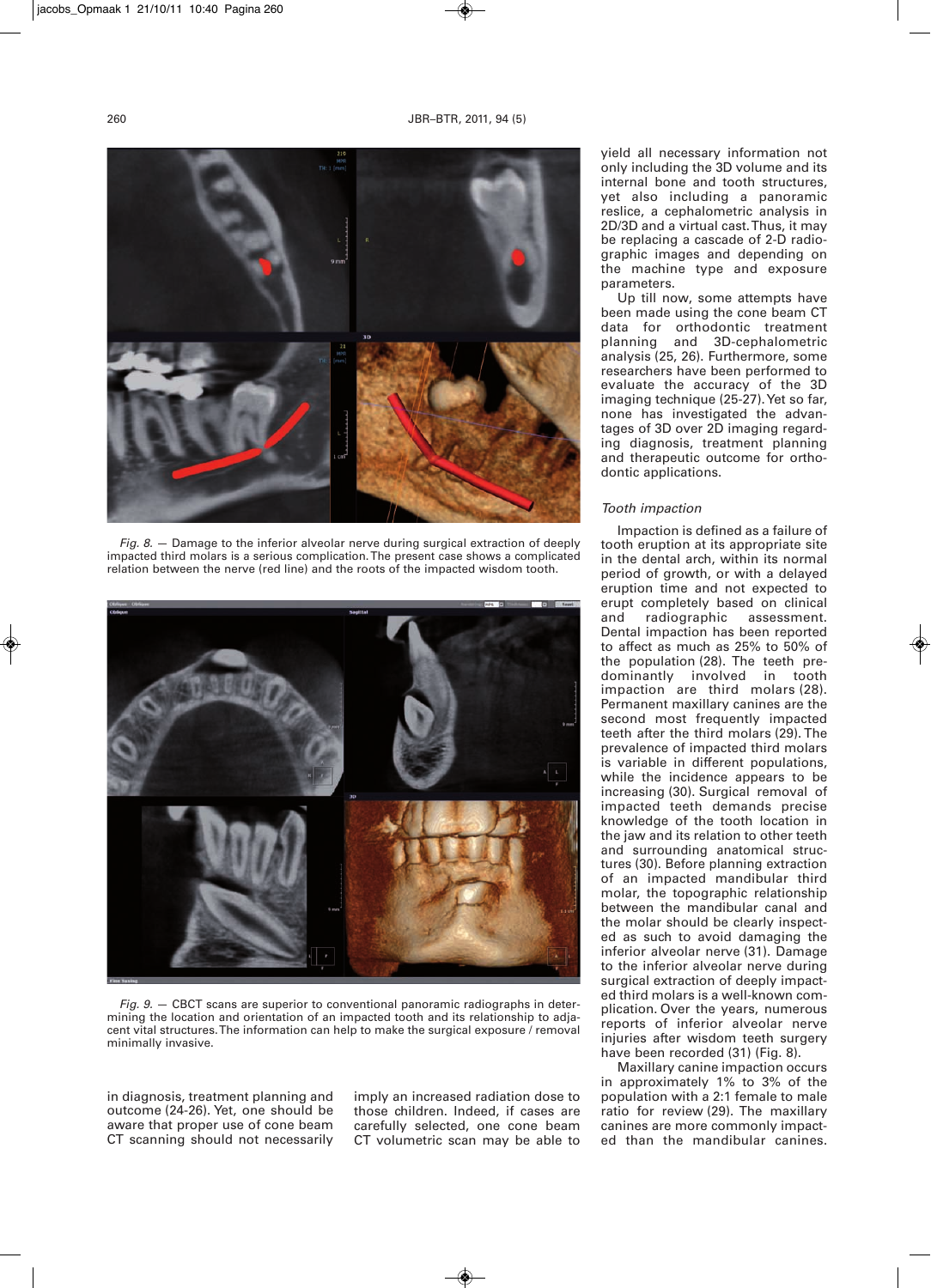

*Fig. 10.* — This patient has agenesis of 12 and 22 (A), and horizontal impaction of 23 (B). In such case, orthodontic treatment planning might benefit from 3D imaging.

Other teeth are less frequently impacted. In the Caucasian population, canines are impacted palatally at least 2 to 3 times more frequently than labially. In Asian subjects, however, it appears that impacted canines are usually bucal in position. To develop a treatment strategy, localisation of impacted canines relative to the incisors and premolars is crucial. Information regarding the palatal orientation of an impacted canine and its proximity to the roots of neighboring teeth is essential to allow for an effective and timely surgical intervention. Con ventional panoramic radiographs are routinely obtained to evaluate tooth impaction pre-operatively. However, the 2D nature of the image and the superimposition of adjacent anatomical structures impede precise assessment of the tooth relative to adjacent anatomical structures. CBCT scans are superior to conventional panoramic radiographs in determining the location and orientation of an impacted tooth and its

relationship to adjacent vital structures (Fig. 9).

## *Supplementary and surnumerary teeth*

Polygenesis, the formation of one or more supernumerary teeth occurs much less frequently than agenesis. Supernumerary teeth can be found anywhere within the jaw, but the anterior midline of the maxilla is the most common site, in which case the supernumerary tooth is known as a mesiodens (32).

Their presence may give rise to various clinical problems. Such teeth may have a highly aberrant form, often tucked-in to the lingual of the normal tooth row. Detection of supernumerary teeth is best achieved by thorough clinical and radiographic examination. Reports in prevalence of supernumerary teeth can be as high as 3.6% in the permanent dentition, depending on the population studied (32). An inverted supernumerary tooth is rather uncommon. Eruption of inverted teeth is extremely rare, but has been described for mesiodens<br>and premolars (33). Treatment premolars (33). depends on the type and position of the supernumerary tooth and on its effect on adjacent teeth. By adequate diagnosis in 3 dimensions using CBCT and a further image-based presurgical planning, minimal invasive surgery can be performed, enhancing efficiency while reducing post-operative complaints.

#### *Tooth agenesis*

Agenesis of one or more teeth is one of the most common of human developmental anomalies (34). Failure of formation of one or more third molars occurs in a fifth of the population. The reported incidence of other missing teeth varies from 1.6% to 9.6%.

Next in frequency of absence are the upper lower second premolars (3%) followed by the maxillary lateral incisors (2%). Absence of just a single premolar happens frequently. The absence of four or more teeth (other than third molars) occurs in 0.25% of the population. When a deciduous tooth is missing, its permanent counterpart is also absent. Occurrence of other anomalies in the deciduous dentition is a good predictor of anomalies in the corresponding teeth in the permanent teeth, although not necessarily of the same type. Although for tooth agenesis, a 3D image is not strictly required, those images can become a necessi-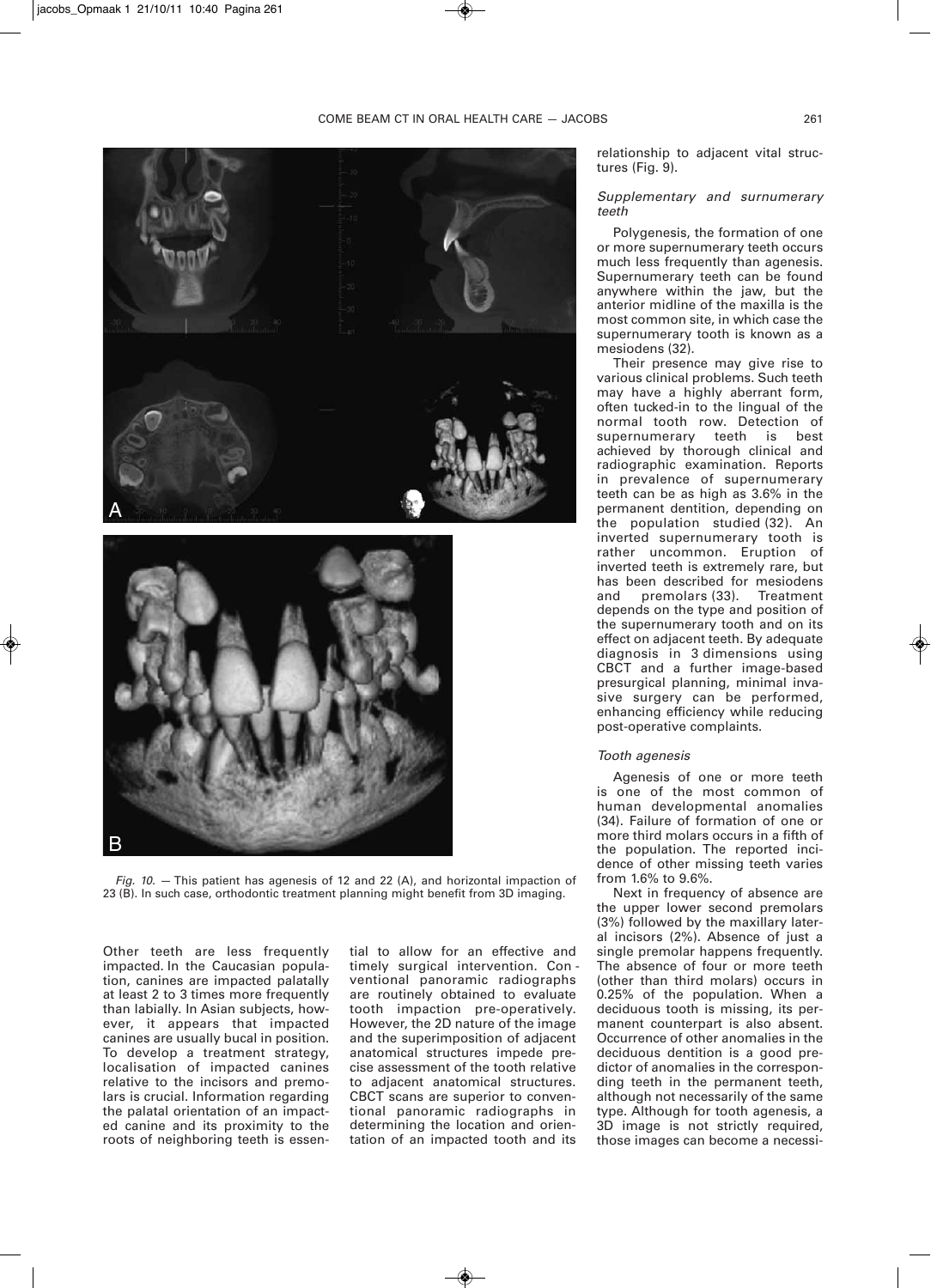



*Fig. 11*. — A cleft palate patient usually needs a series of revision surgeries with the need of presurgical imaging. Such patient also has a complicated complicated tooth eruption scheme (A), which may surely benefit from a true 3D imaging approach (B). The low dose CBCT may suit well for this task.

ty for the treatment options. When dealing with tooth agenesis, it may be decided to go for orthodontics and as seen in the aforementioned paragraph, the use of 3D imaging may be a valuable treatment option (Fig. 10). Should one however prefer to keep the deciduous tooth in place as long as possible, adult life may be reached as such that the location can then be prepared for oral implant installation. Such surgical strategy demands a presurgical CBCT-based planning. Finally, sometimes it is impossible to wait till adult age for replacing the particular tooth (eg esthetic demand in absence of upper lateral incisor), in that case a protocol for stereolithographic based tooth autotransplantation may be considered a valuable treatment option. Although the use and benefit of rapid prototyping models has already been documented (35), it is often claimed that a major drawback – especially in children – is the radiation burden. Yet when using a lowdose CBCT, with an exposure equivalent to 2 panoramic radiographs, approximating 1 day of background radiation, this drawback could be easily justified. Autotranplantation may thus become a more reliable treatment method for tooth replacement when using 3D CBCT-based

pre-surgical planning with transfer by stereolithographic surgical guidance. The final outcome of the autotransplantation may benefit from a significantly reduced extra-oral time, a more accurate recipient site preparation, and a better position of the donor tooth (35).

#### *Cleft lip and palate and maxillofacial surgery in general*

In cleft lip and palate patients, information regarding the number and orientation of teeth, dental and skeletal age and the amount and quality of available bone in the cleft region are considered vital for the clinical management of such cases. Panoramic radiographs are often used to investigate the incidence and number of missing teeth and to determine dental and skeletal age in<br>cleft lip and palate patients. palate patients. However, the amount and quality of available bone cannot be accurately assessed on a panoramic radiograph. The same applies to the complicated tooth eruption scheme. It is obvious, that diagnosis and management may gain from a true 3D imaging approach. Yet, considering the repeated use in children and the relatively low dose, CBCT is rapidly replacing medical CT for this task (36) (Fig. 11). 3D CBCT reconstructions of nose and facial skin are also possible. These principles, advantages and drawbacks surely also apply for maxillofacial surgery in general. The possibilities of CBCT to deliver integrated 3D information beyond diagnostics may surely help maxillofacial surgeons in preparing or preoperatively transferring the surgical demands. The availability of digital impressions for a refined occlusal surface and the use of CBCT devices with a concomitant facial scan may surely add to to the possibilities of an optimized transfer of the preoperative planning phase to the surgical theatre.

## **Maxillofacial trauma**

Although plain radiographs are useful in the initial evaluation of suspected facial fractures, CT is advised for detecting radiographically occult fractures, or fractures suspected on the basis of secondary signs, such as a sinus air–fluid level, and for defining fracture displacements of fractures prior to surgical reduction and fixation. One could assume that CBCT might also suit that purpose, which can be partly confirmed. Yet in complex maxillofacial and head trauma, the suspected presence of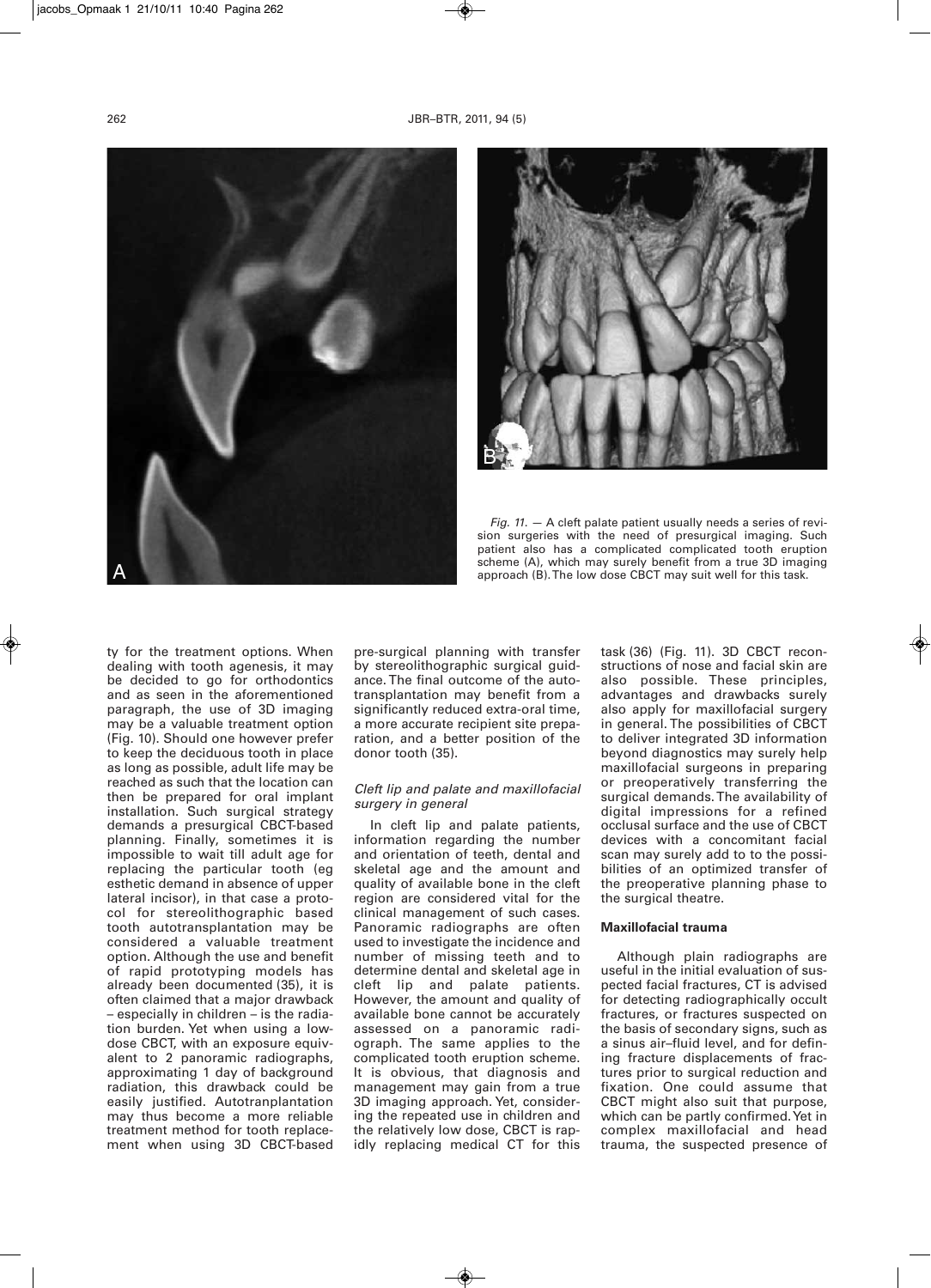



*Fig. 12.* — An intra-oral radiograph does not always reveal the true lesion extent (A). The present case indicates a palatal lesion, around an horizontal tooth root trauma.

other than bony defects, might push towards spiral CT imaging.

## **Diagnosis of dental trauma and endodontic treatment failure**

Root canal treatment of molars and other teeth presenting with complex root canal configurations

can be diagnostically and technically challenging. The use of CBCT imaging in endodontically challenging cases can facilitate a better understanding of the complex root canal anatomy, which ultimately enables the clinician to explore the root canal system and clean, shape, and obturate it more efficiently. Besides,

various studies have indicated a superiority in detection internal and external root resorption lesions in the teeth. It has also been shown that trauma of teeth can be better assessed in three dimensions (Fig. 12). Taken together, CBCT imaging may allow an assessment of tooth prognosis when clinical signs and symptoms indicate an unexplained endodontic treatment failure and with assumed tooth trauma. CBCT findings may modify treatment planning, as well as the techniques employed during both nonsurgical and surgical endodontic treatment (1).

#### *Bone-related TMJ problems*

Bony pathology of the TMJ including cysts, tumors or joint morphology changes as well as TMJ trauma may be diagnosed using CBCT. In temporomandibular joint osteoarthritis, discrete changes in joint morphology may help in early diagnosis or in assessment of disease progression or treatment effects. Else and most often TMJ related pain problems are not found in bony tissue defects, necessitating the use of MRI.

## *Diagnostic and/or therapeutic approach of benign jaw bone tumors and cysts*

Most cystic lesions occurring in the jaws are related to teeth (odontogenic); some are non-odontogenic, and others are not true cysts, but are conveniently considered within this category because of cyst-like radiographic appearances. Some neoplasms, notably ameloblastoma, can appear cystic, and must be considered in the differential diagnosis of a cyst.

Cone-beam CT has excellent spatial and high contrast resolution and may allow for the production of panoramic, axial and cross-sectional 2D reconstructions (1). The extent of a lesion's relationship to teeth, root resorption, internal structure, cortical expansion and erosion, the boundary of a lesion and the presence of multiple lesions can all be evaluated. This surely aids diagnosis yet also surgical treatment planning, by using the 3D information.

#### **Conclusions**

CBCT offers numerous potentials in both the diagnostic and dental therapeutic field. Yet, it is obvious that the latter should not be done without proper optimisation strate-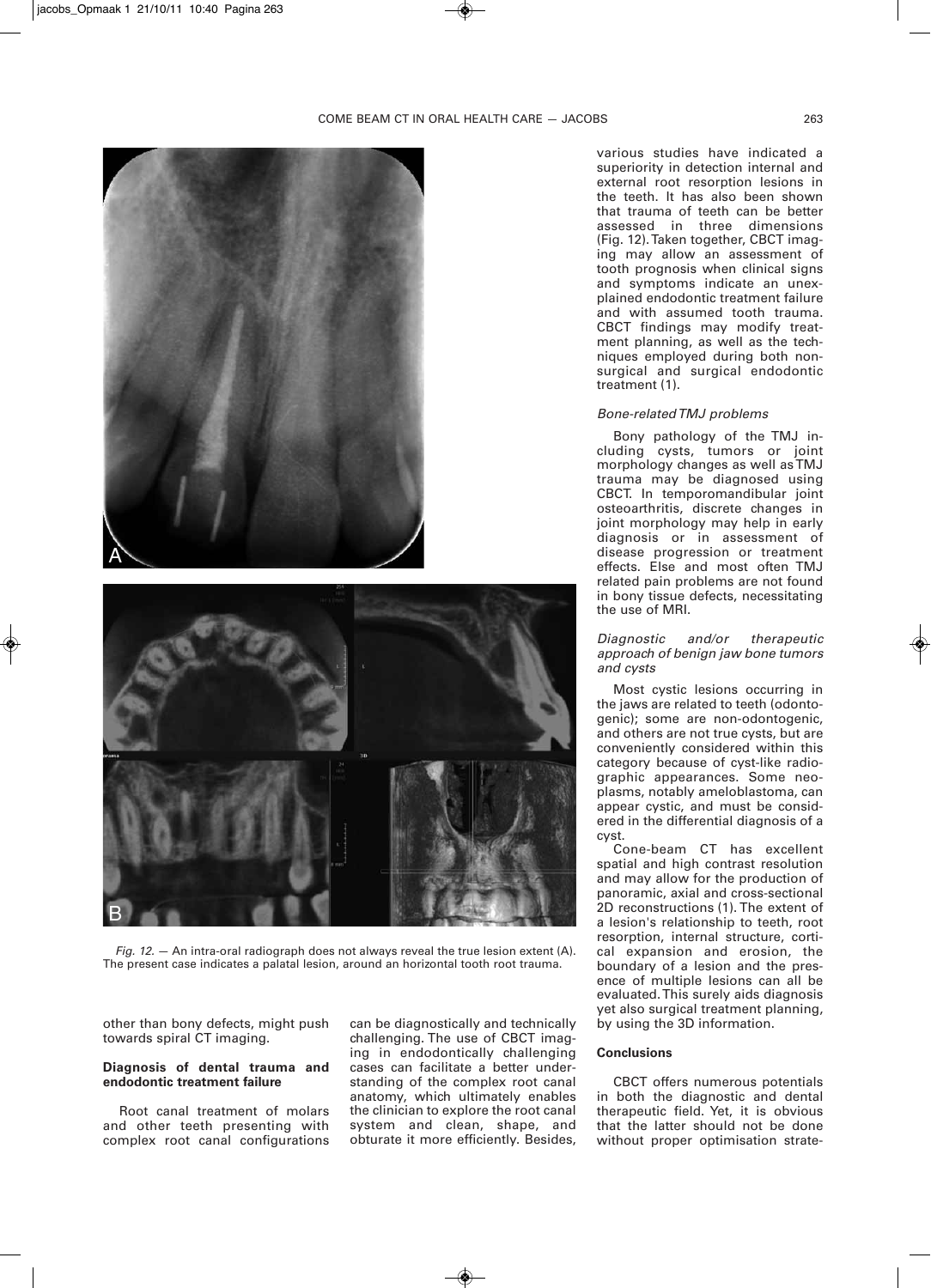gies. The EADMFR basic principles on the use of Cone Beam CT published by Horner et al. (12) are a useful guidance for the justification and optimization. It is clear that to maintain a proper balance (optimisation) between on one hand costs and radiation dose and on the other hand information required. Also, the scanned area should not exceed the area of interest. This will limit the dose substantially, thus justifying its use for preparing implant surgery. Furthermore, such strategy would also prevent that areas are visualised that cannot be properly scanned and diagnostically interpreted. Considering that dental CBCT enables volumetric imaging of the craniofacial complex at reasonable costs and doses, numerous diagnostic potentials are opened. These challenges may also have an impact on disease management, therapy planning and even aid therapeutic approaches. Development of procedures for surgical template and CAD/CAM procedures as well as surgical navigation go hand in hand with procedures for cone beam CT scanning. These concomitant developments will probably alter the treatment strategies in oral health care. Yet, more clinical research is needed to validate the outcome of various applications in this particular

#### **References**

field.

- 1. Vandenberghe B., Jacobs R., Bosmans H.: Modern dental imaging: a review of the current technology and clinical applications in dental practice. *Eur Radiol*, 2010, 20: 2637-2655.
- 2. Jacobs R., van Steenberghe D.: Radiographic planning and assessment of endosseous oral implants, 1st edn. Berlin: Springer-Verlag, 1998.
- 3. Jacobs R., Lambrichts I., Liang X.,<br>Martens W., Mraiwa N., Mraiwa N., Adriaensens P., Gelan J.: Neuro vascularization of the anterior jaw bones revisited using high-resolution magnetic resonance imaging. *Oral Surg Oral Med Oral Pathol Oral Radiol Endod*, 2007, 103: 683-693.
- 4. Coppenrath E., Draneart F., Lechel U., Veit R., Meindl T., Reiser M., Mueller-Lisse U.: Cross-sectional imaging in dentomaxillofacial diagnostics: dose comparison of dental MSCT and NewTom9000 DVT. *Rofo*, 2008, 180: 396-401.
- 5. Sukovic P.: Cone beam computed tomography in craniofacial imaging*. Orthod Craniofacial Res*, 2003, 6: 31- 36.
- 6. Loubele M., Maes F., Jacobs R., van Steenberghe D., White S.C., Suetens P.: Comparative study of image quality for MSCT and CBCT

scanners for dentomaxillofacial radio logy applications. *Radiat Prot*

- *Dosimetry*, 2008, 129: 222-226. Vairaktaris E.,<br>Schlegel A., Neukam F.W., Stamminger M.: State of the art of fusion of computed tomography data and optical 3D images. *Int J Comput Dent*, 2007, 10: 11-24.
- 8. Loubele M., Bogaerts R., Van Dijck E.,<br>Pauwels R., Vanheusden S., Pauwels R., Vanheusden Suetens P., Marchal G., Sanderink G., Jacobs R.: Comparison between effective radiation dose of CBCT and MSCT scanners for dentomaxillofacial applications. *Eur J Radiol*, 2009, 71: 461-468.
- 9. Pauwels R., Beinsberger J., Collaert B., Theodorakou C., Rogers J., Walker A., Cockmartin L., Bosmans H., Jacobs R., Bogaerts R., Horner K. The SEDENTEXCT Project Consortium.: Effective dose range for dental cone beam computed tomography scanners. *Eur J Radiol*, 2010, Dec 31 [Epub ahead of print].
- 10. Liang X., Jacobs R., Hassan B., Li L., Pauwels R., Corpas L., Souza P.C., Martens W., Shahbazian M., Alonso A., Lambrichts I.: A comparative evaluation of Cone Beam Computed Tomography (CBCT) and Multi-Slice CT (MSCT) Part I. On subjective image quality. *Eur J Radiol*, 2010, 75: 265-269.
- 11. Liang X., Lambrichts I., Sun Y., Denis K., Hassan B., Li L., Pauwels R., Jacobs R. A comparative evaluation of Cone Beam Computed Tomography (CBCT) and Multi-Slice CT (MSCT). Part II: On 3D model accuracy. *Eur J Radiol*, 2010, 75: 270-274.
- 12. Horner K., Islam M., Flygare L., Tsiklakis K., Whaites E. Basic principles for use of dental cone beam computed tomography: consensus guidelines of the European Academy of Dental and Maxillofacial Radiology. *Dentomaxillofac Radiol*, 2009, 38: 187-195.
- 13. Sedentexct (http://www.sedentexct. eu).
- 14. Harris D., Buser D., Dula K., Gröndahl K., Jacobs R., Lekholm U., Nakielny R., van Steenberghe D., van der Stelt P.: E.A.O. Guidelines for the use of Diagnostic Imaging in Implant Dentistry*. Clin Oral Impl Res*, 2002, 13: 566-570.
- 15. Tyndall AA., Brooks SL.: Selection criteria for dental implant site imaging: a position paper of the American Academy of Oral and Maxillofacial radiology. *Oral Surg Oral Med Oral Pathol Oral Radiol Endod*, 2000, 89: 630-637.
- 16. Hassan B., Couto Souza P., Jacobs R., de Azambuja Berti S., van der Stelt P.: Influence of scanning and reconstruction parameters on quality of threedimensional surface models of the dental arches from cone beam computed tomography.*Clin Oral Investig*, 2010, 14: 303-310.<br>Al-Rawi B.,
- 17. Al-Rawi B., Hassan B., Vandenberge B., Jacobs R.: Accuracy assessment of three-dimensional sur-

face reconstructions of teeth from Cone Beam Computed Tomography scans. *J Oral Rehabil*, 2010, 37: 352-

- 358.<br>18. Mraiwa 18. Mraiwa N., Jacobs R., van Steenberghe D., Quirynen M.: Clinical assessment and surgical implications of anatomic challenges in the anterior mandible. *Clin Implant Dent Relat Res*, 2003, 5: 219-225.
- 19. Liang X., Lambrichts I., Corpas L., Politis C., Vrielinck L., Ma G.W., Jacobs R.: Neurovascular disturbance associated with implant placement in the anterior mandible and its surgical implications: literature review including report of a case. *Chin J Dent Res*, 2008, 11: 56-64.
- 20. Van Assche N., van Steenberghe D., Quirynen M., Jacobs R.: Accuracy assessment of computer-assisted flapless implant placement in partial edentulism. *J Clin Periodontol*, 2010, 37: 398-403.
- 21. Van Assche N., van Steenberghe D., Guerrero M.E., Hirsch E., Schutyser F., Quirynen M., Jacobs R.: Accuracy of implant placement based on pre-surgical planning of three-dimensional cone-beam images: a pilot study. *J Clin Periodontol*, 2007, 34: 816-821.
- 22. Heiland M., Schmelzle R., Hebecker A., Schulze D.: Intraoperative 3D imaging of the facial skeleton using the SIRE-MOBIL Iso-C3D. *Dentomaxillofac Radiol*, 2004, 33: 130-132.
- 23. Proffit W.R., Fields H.W. Jr..,<br>Sarver D.M.: Contemporary Contemporary Orthodontics. 4<sup>th</sup> ed., Mosby Inc., Elsevier Science, Philadelphia, 2006.
- 24. Olszewski R., Cosnard G., Macq B., Mahy P., Reychler H.: 3D CT-based cephalometric analysis: 3D cephalometric theoretical concept and software. *Neuroradiol*, 2006, 48: 853-862.
- 25. Swennen G.R., Schutyser F., Barth E.L., De Groeve P., De Mey A.: A new method of 3-D cephalometry Part I: the anatomic Cartesian 3-D reference system. *J Craniofac Surg*, 2006, 17: 314-325.
- 26. Swennen G.R., Schutyser F.: Threedimensional cephalometry: Spiral multi-slice vs cone-beam computed tomography. *Am J Orthod Dento facial Orthop*, 2006, 130: 410-416.
- 27. Lou L., Lagravere M.O., Compton S., Major P.W., Flores-Mir C.: Accuracy of measurements and reliability of landmark identification with computed tomography (CT) techniques in the maxillofacial area: a systematic review. *Oral Surg Oral Med Oral Pathol Oral Radiol Endod*, 2007, 104: 402-411.
- 28. Andreasen J.O., Pindborg J.J., Hjorting-Hansen E., Axell T.: Oral health care: more than caries and periodontal disease. A survey of epidemiological studies on oral disease. *Int Dent J*, 1986, 36: 207-214.
- 29. Algerban Lambrechts P., Loozen G., Willems G.: Root resorption of the maxillary lateral incisor caused by impacted canine: a literature review. *Clin Oral Investig*, 2009, 13: 247-255.